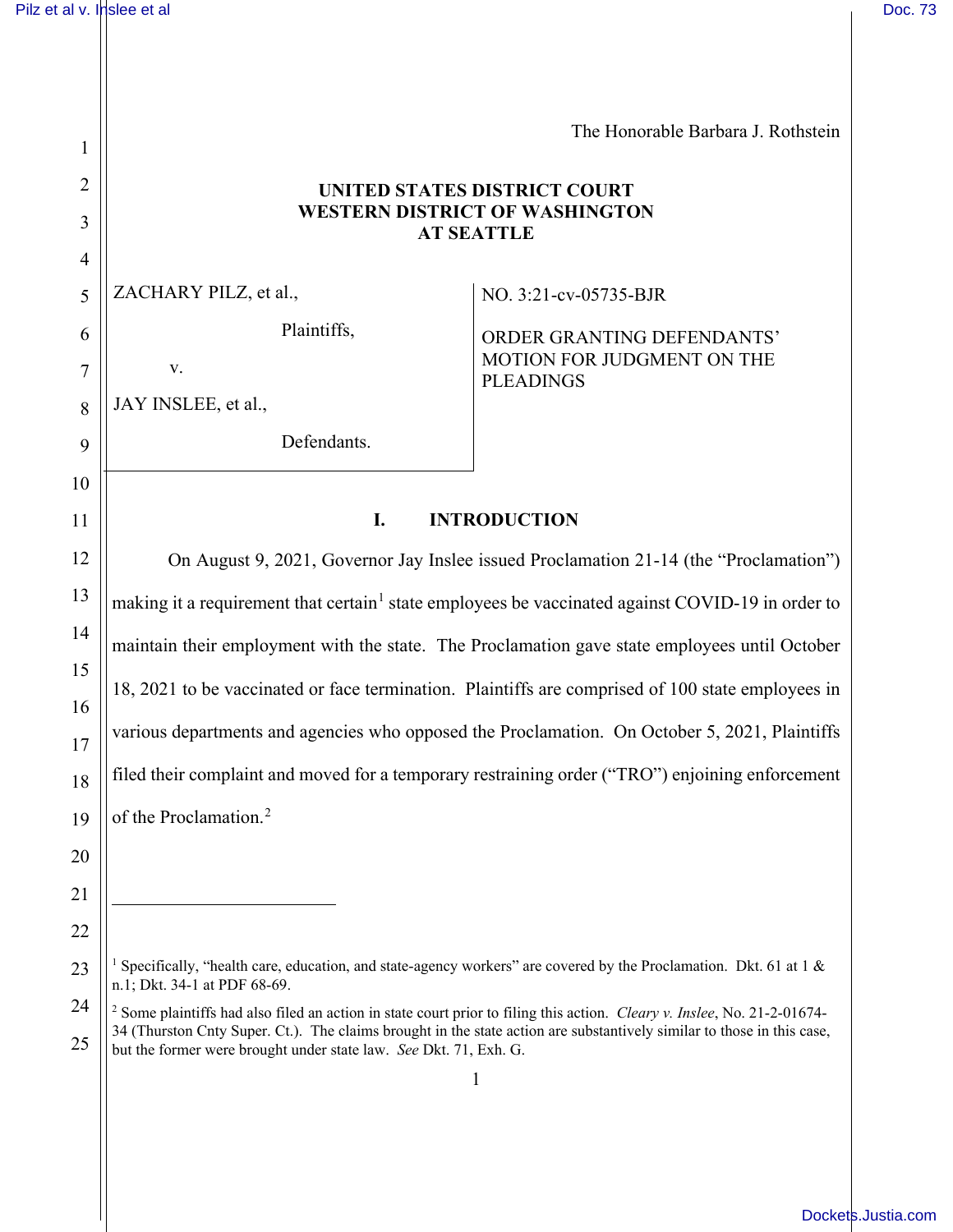Plaintiffs claim the Proclamation violates the Due Process and Equal Protection Clauses of the 14th Amendment, the Free Exercise Clause of the First Amendment, Title VII of the Civil Rights Act ("Title VII"), the Americans with Disabilities Act (the "ADA"), and the Contracts Clause of the Constitution. On October 15, 2021, the Court heard oral argument and denied Plaintiffs' motion for a TRO. The Court's ruling thus allowed the Proclamation to go into effect on October 18. *See* Dkt. 54. Plaintiffs refused to comply with the Proclamation and their employment with the state has been terminated.

Plaintiffs submitted supplemental briefing indicating that they now seek a preliminary injunction striking down the Proclamation and ordering Defendants to rehire them.<sup>[3](#page-1-0)</sup> Defendants have filed a motion for judgment on the pleadings, seeking final resolution of this case and the dismissal of all of Plaintiffs' claims. Having reviewed Plaintiffs' request, Defendants' motion, the record of the case, and the relevant legal authorities,<sup>[4](#page-1-1)</sup> the Court will grant Defendants' motion for judgment on the pleadings. In granting Defendants' motion, the Court necessarily denies Plaintiffs' request for a preliminary injunction. The reasoning for the Court's decision follows.

<span id="page-1-0"></span><sup>&</sup>lt;sup>3</sup> Plaintiffs filed a "supplemental brief" on November 17, 2021, the introduction to which states: "Plaintiffs, having now been terminated under the Mandate, respectfully submit this supplemental brief in support of a preliminary injunction requiring their reinstatement of each individual to restore and preserve the status quo as of the start of this action." Dkt. 59 at 2. The Court interprets this to mean: (1) all Plaintiffs have been terminated and (2) they seek a preliminary injunction compelling the State to rehire them.

<span id="page-1-1"></span><sup>25</sup>   $4$  On April 25, 2022, the parties' stipulated to filing notices of supplemental authority after the Court noted, by email, that several courts had recently ruled on similar state and federal vaccine requirements. Dkts. 69-70. The parties filed their notices of supplemental authority on May 6, 2022. Dkts. 71-72.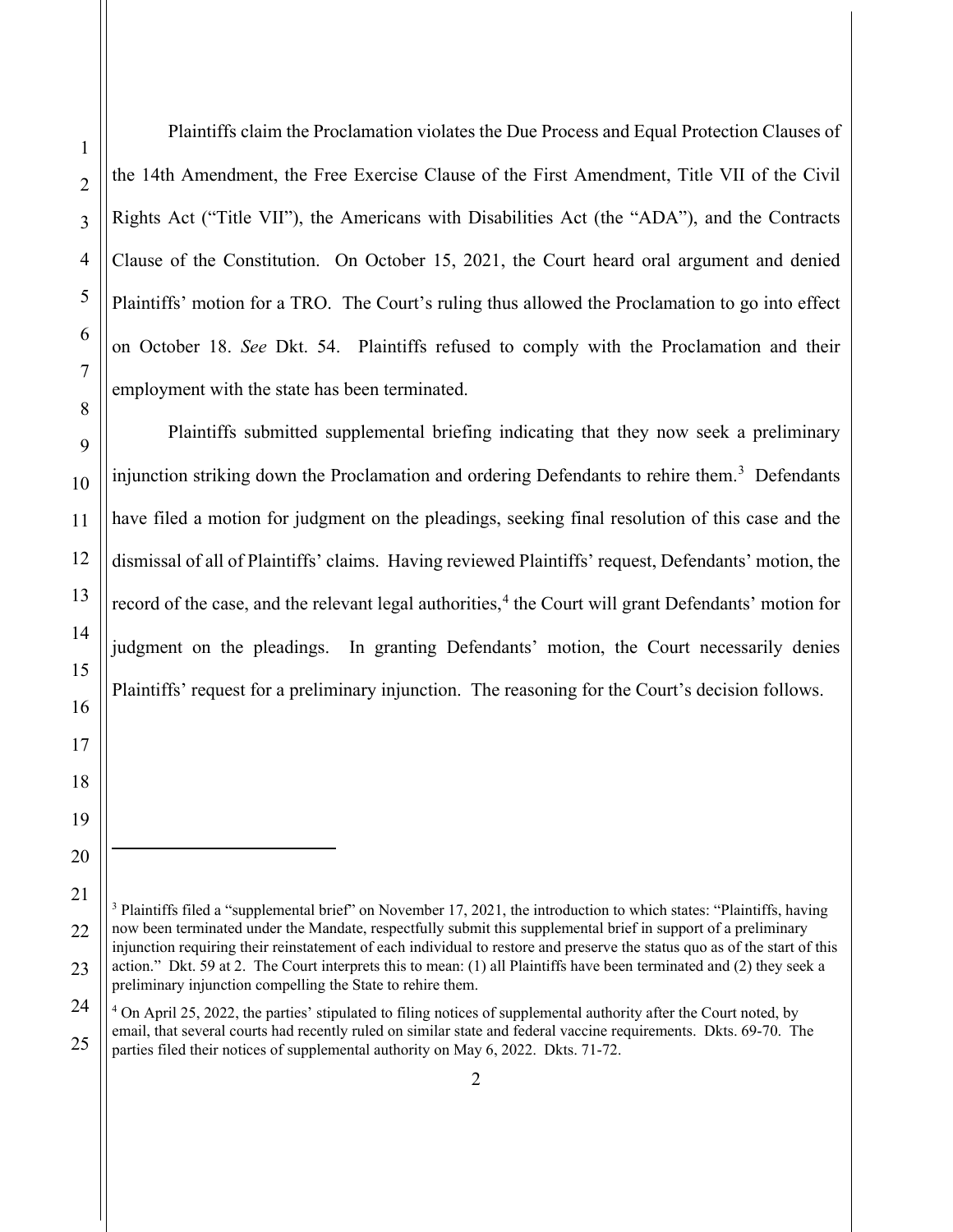### **I. INTRODUCTION**

### **A. Standard for Judgment on the Pleadings**

The standard governing a motion for judgment on the pleadings under Rule 12(c) is "substantially identical" to the standard of Rule 12(b)(6). *Chavez v. United States*, 683 F.3d 1102, 1108 (9th Cir. 2012). Under both rules, a motion shall be granted when, "accepting all factual allegations in the complaint as true, there is no issue of material fact in dispute, and the moving party is entitled to judgment as a matter of law." *Fleming v. Pickard*, 581 F.3d 922, 925 (9th Cir. 2009).

### **B. The Proclamation**

The Proclamation prohibits "health care, education, and state-agency workers from 'engaging in work' after October 18 if they [had not been] 'fully vaccinated against COVID-19.'" Dkt. 61 at 1 & n.1; Dkt. 34-1 at PDF 68-69. The Proclamation allows for medical and religious exemptions. Dkt. 34-1 at PDF 69-70. State agencies are required to accept applications for exemptions from employees "if they are entitled under the [ADA], Title VII . . . , the Washington Law Against Discrimination (WLAD), or any other applicable law to a disability-related reasonable accommodation or a sincerely held religious belief accommodation to the requirements of [the Proclamation]." *Id.* at PDF 44. Once an exemption is granted, the agency decides whether an accommodation can be made without imposing "undue hardship" on the agency. *Id.* at 44-45; Dkt. 27 at 7.

#### **C. Facial or As-Applied Challenge**

The parties disagree on whether Plaintiffs are making a facial challenge to the text of the Proclamation itself, or an as-applied challenge to how the law has been implemented. Plaintiffs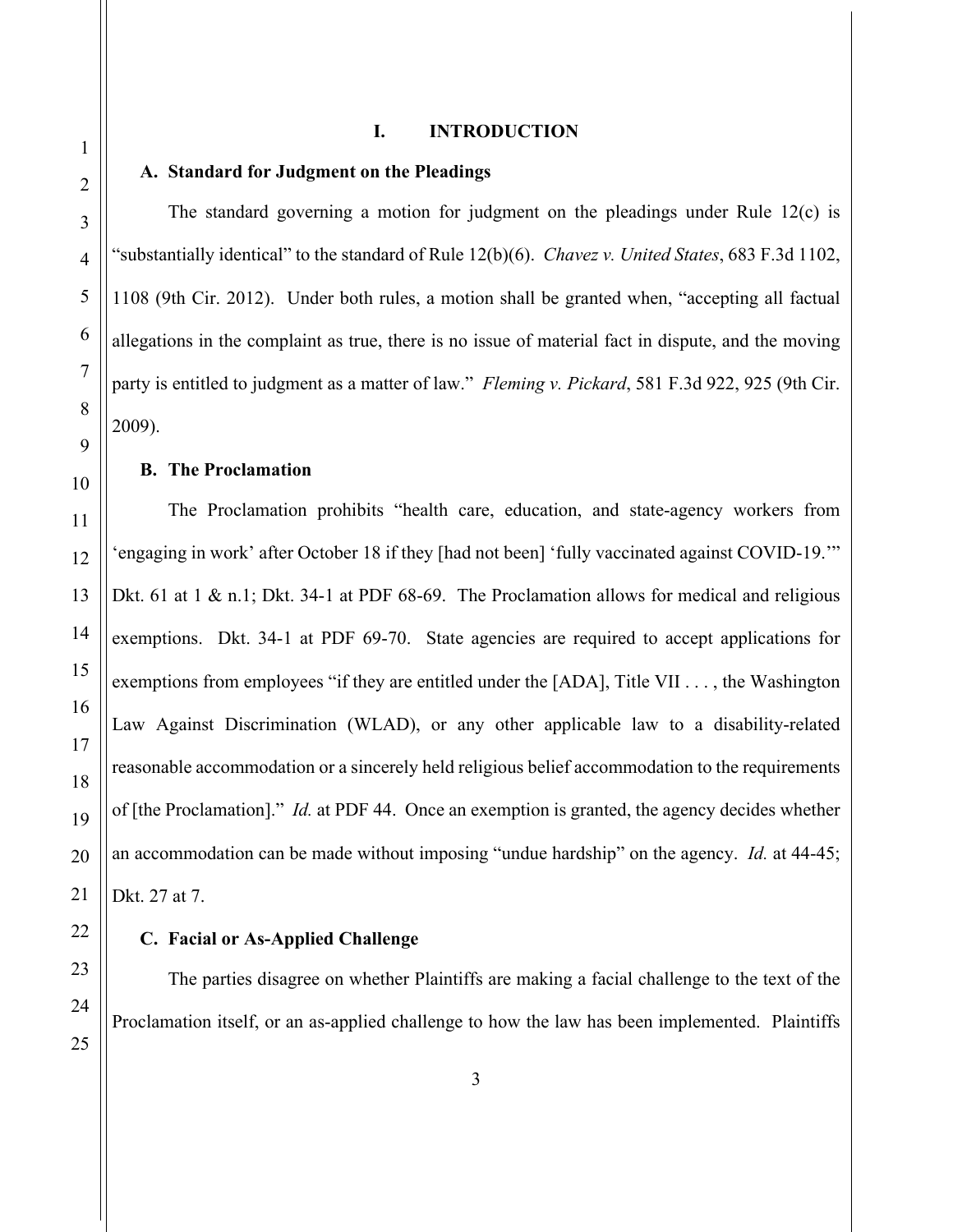1

2

3

argue their complaint should be construed as making both a facial and an as-applied challenge. Dkt. 67 at 3-5; Dkt. 1 at 29. Defendants contend the complaint mounts only a facial challenge. Dkt. 61 at 3-4. This is a threshold question that determines how the Court analyzes each of Plaintiffs' claims.

"A facial challenge is a claim that the legislature has violated the Constitution, while an asapplied challenge is a claim directed at the execution of the law." *Young v. Hawaii*, 992 F.3d 765, 779 (9th Cir. 2021). In the case of a facial challenge, "[the court] consider[s] only the text of the [law], not its application." *Calvary Chaple Bible Fellowship v. Cnty of Riverside*, 948 F.3d 1172, 1176 (9th Cir. 2020). An as-applied challenge, however, is "wholly fact dependent" and involves an examination of the individual circumstances in which the law was applied to the litigants. *Young*, 992 F.3d at 779 (quoting Henry Paul Monaghan, *Overbreadth*, 1981 Sup. Ct. Rev. 1, 5, 32 n.134).

Whether a complaint makes a facial or as-applied challenge depends on both the nature of its allegations and the remedy it seeks. A facial challenge alleges that "no set of circumstances exists under which the [statute] would be valid." *Id.* (quoting *Hotel & Motel Ass'n of Oakland v. City of Oakland*, 344 F.3d 959, 971 (9th Cir. 2003)). In contrast, an as-applied challenge alleges a specific set of circumstances in which the application of the law resulted in a violation of the plaintiff's rights. *Id.* Generalized or conclusory allegations are not enough for an as-applied challenge. For example, in *Young*, the Ninth Circuit found that the plaintiff had not properly asserted an as-applied challenge, because "although [plaintiff] peppered his pleadings with the words 'application' and 'enforcement,' he never pleaded facts to support an as-applied challenge."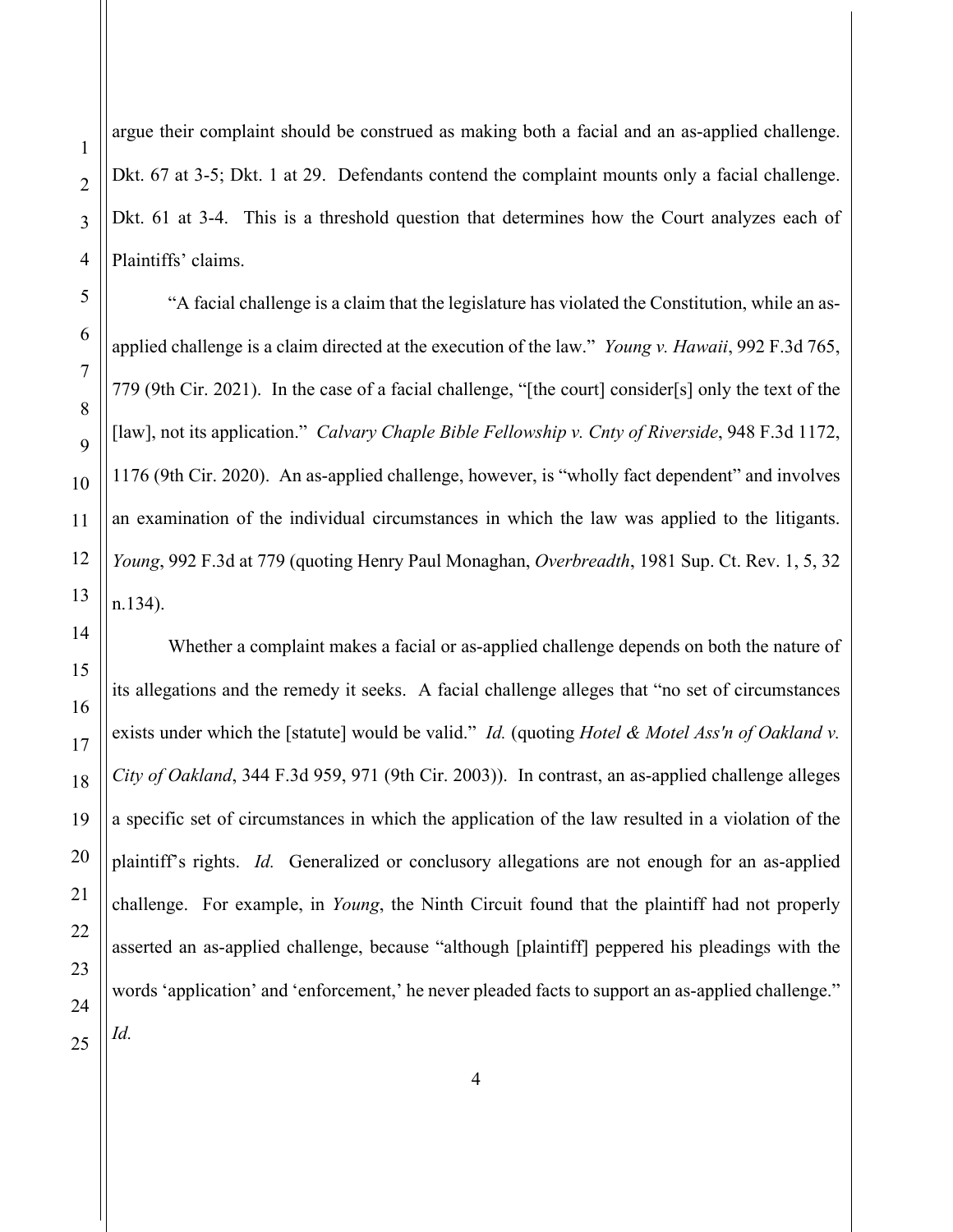As to remedies, a facial challenge seeks to "invalidate[] the law itself." *Foti v. City of Menlo Park*, 146 F.3d 629, 635 (9th Cir. 1998). An as-applied challenge "contends that the law is unconstitutional as applied to the litigant's particular [protected] activity, even though the law may be capable of valid application to others." *Id.* In other words, an as-applied challenge contemplates a remedy in which the challenged law survives but is applied differently.

The Court finds that Plaintiffs' complaint sets forth a facial and not an as-applied challenge to the Proclamation. First, the complaint does not adequately allege that the law is being applied in an unconstitutional manner. For example, in support of Plaintiffs' Free Exercise claim, the complaint contains several iterations of the allegation that "various State agencies have granted medical exemptions at a significantly greater rate than religious exemptions." Dkt. 1 ¶ 197; *see also e.g.*, *id.* ¶¶ 118, 177, 214. These generalized references, "peppered" throughout the complaint, pointing to an allegedly uneven application of the Proclamation's religious exemption are not enough to support an as-applied challenge. It is Plaintiffs' burden to adequately allege that Defendants' refusal to grant accommodations in these circumstances is discriminatory. The complaint's generalized allegations of statistical disparities between medical and religious exemptions, even if accepted as true, do not establish a specific set of circumstances in which the Proclamation was applied in a discriminatory manner.

Additionally, the remedy Plaintiffs seek is consistent with a facial challenge. Plaintiffs ask the Court to strike down the Proclamation in its entirety and reinstate Plaintiffs. *Citizens United v. FEC*, 558 U.S. 310 (2010) ("[T]he distinction between facial and as-applied challenge . . . is both instructive and necessary, for it goes to the breadth of the remedy employed by the Court, not what must be pleaded in a complaint.").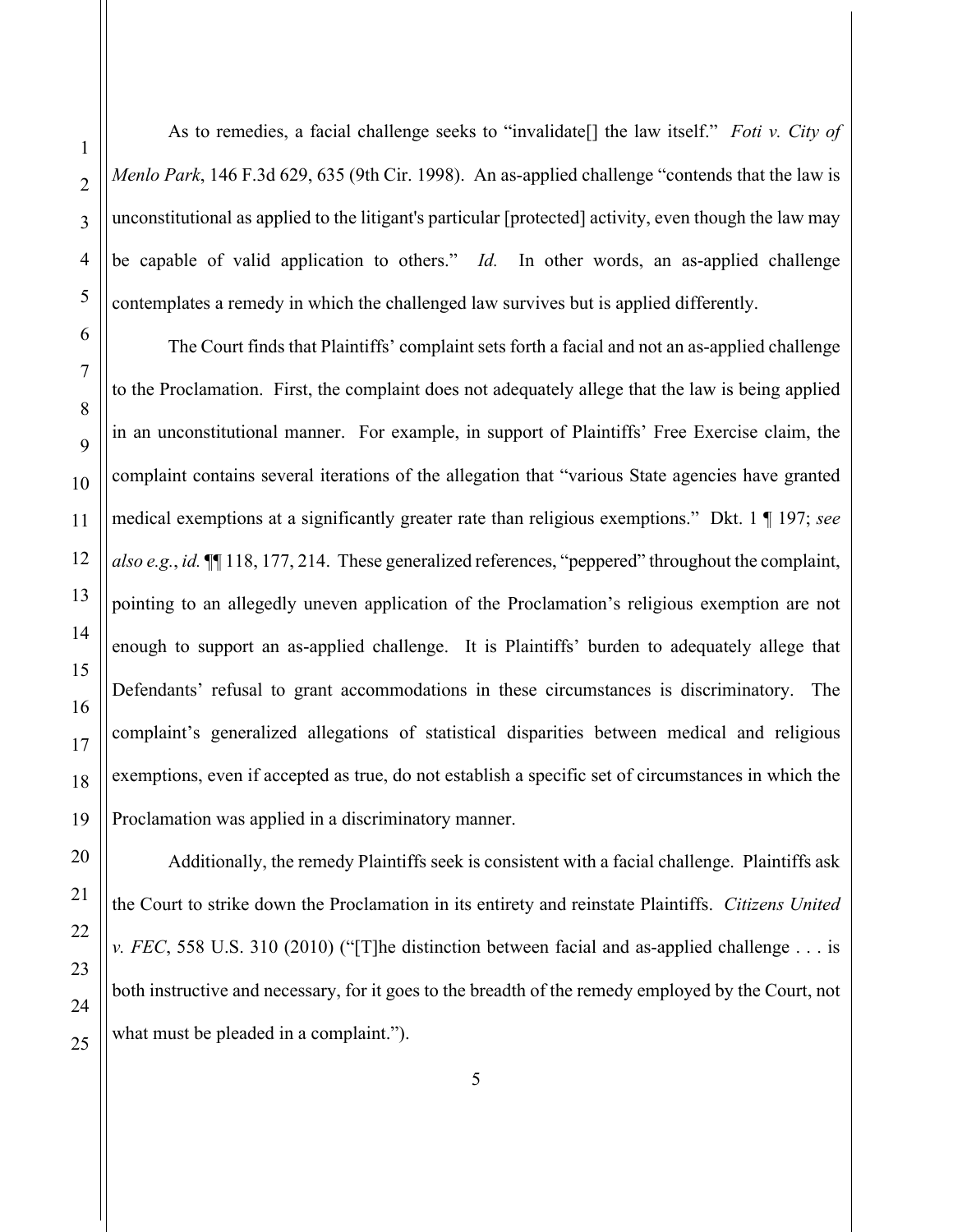Finally, as this Court noted in denying Plaintiffs' motion for a TRO, "the record before the Court demonstrates how totally ineffective this forum would be" for resolving the individual claims of 100 plaintiffs who have grievances with "many different agencies, in many, many different situations,"<sup>[5](#page-5-0)</sup> and who, according to Plaintiffs, "all [] expect to testify." Dkt. 53 at 46; Dkt. 67 at 4. This action is clearly not the appropriate vehicle for resolving individual, as-applied claims of Plaintiffs who have little in common except their opposition to the vaccine requirement. Accordingly, the Court construes Plaintiffs' complaint as mounting only a facial challenge to the Proclamation.

### **II. PLAINTIFFS' CLAIMS**

# **A. Free Exercise Clause**

The First Amendment states that "Congress shall make no law respecting an establishment of religion, or prohibiting the free exercise thereof." This prohibition applies to the states through the 14th Amendment. *Church of the Lukumi Babalu Aye, Inc. v. City of Hialeah*, 508 U.S. 520, 531 (1993). The Free Exercise Clause prohibits any "law [that] discriminates against some or all religious beliefs or regulates or prohibits conduct because it is undertaken for religious reasons." *Id.* at 532. Plaintiffs allege that the Proclamation violates the Free Exercise Clause because it infringes on religious beliefs that conflict with vaccination. The parties disagree on the standard the Court should apply in assessing the merits of Plaintiffs' Free Exercise claim. Plaintiffs urge the Court to apply strict scrutiny. Defendants argue that the Proclamation need only satisfy rational

<span id="page-5-0"></span> $<sup>5</sup>$  According to Defendants, and not disputed by Plaintiffs, "Plaintiffs live in at least 21 different counties and work</sup> for at least 40 different employers, including 15 different state agencies, 12 different local government entities, and 12 different private health care providers." Dkt. 27 at 7.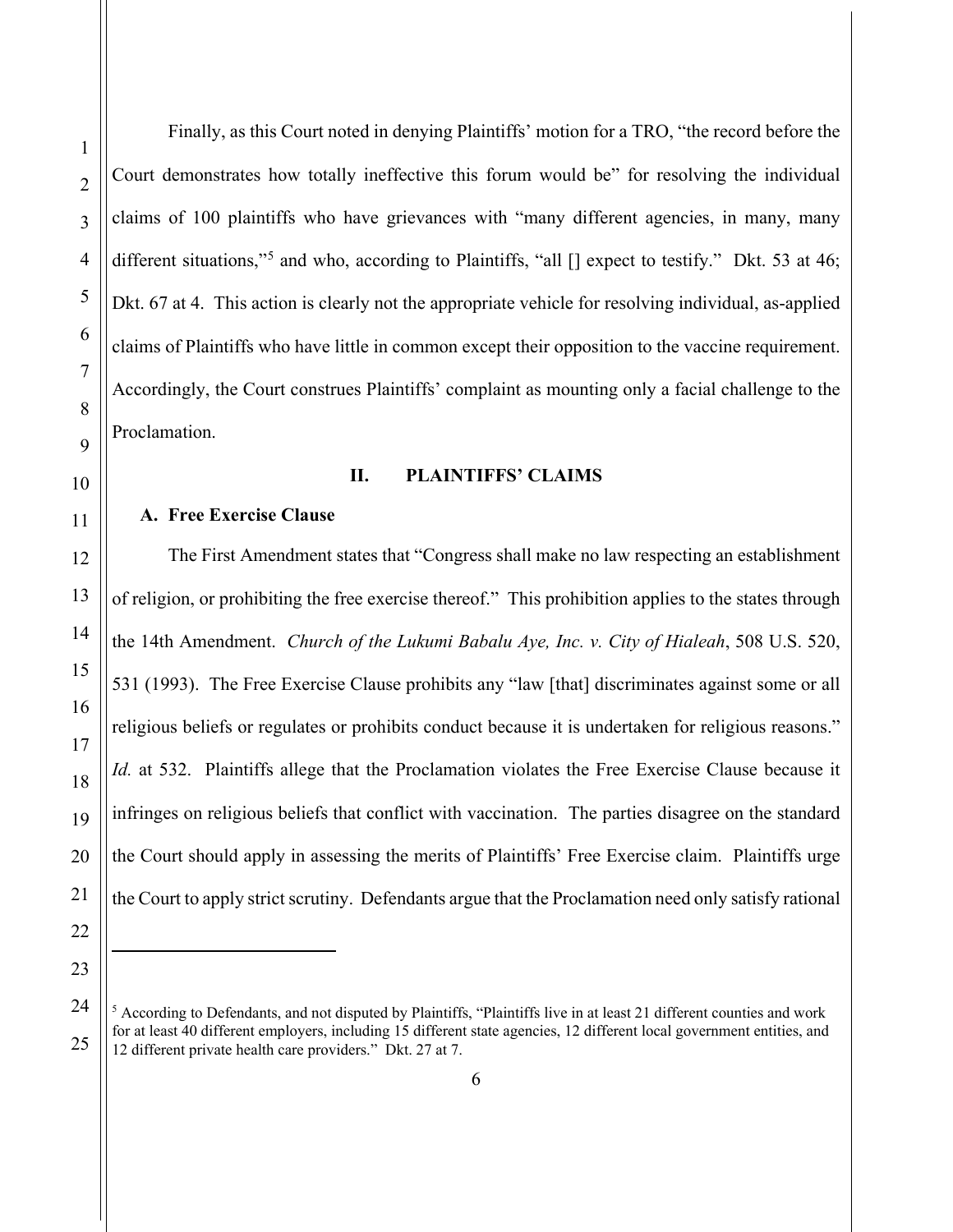basis review.

1

"[I]f the *object* of a law is to infringe upon or restrict practices because of their religious motivation," then it is subject to strict scrutiny. *Id.* at 533 (emphasis added). To survive strict scrutiny, a law must advance "a compelling [state] interest and [be] narrowly tailored to advance that interest." *Id.* In contrast, "a law that is neutral and of general applicability need not be justified by a compelling governmental interest even if the law has the incidental effect of burdening a particular religious practice." *Id.* at 531 (citing *Employment Div., Dept. of Human Resources of Ore. v. Smith*, 494 U.S. 872 (1990)). Laws that are generally applicable and facially neutral are subject only to rational basis review. *Parents for Privacy v. Barr*, 949 F.3d 1210, 1238 (9th Cir. 2020). Under the rational basis standard, a law will be "upheld if [it is] rationally related to a legitimate governmental purpose." *Id.*

The first question before the Court is whether the Proclamation sets out to restrict religious exercise or whether it is neutral and generally applicable. Although Plaintiffs implicitly concede that the Proclamation does not overtly target any religious practice, they argue that the application of strict scrutiny to Free Exercise claims "extends beyond blatant facial discrimination" to include more "'subtle departures from neutrality.'" Dkt. 67 at 12 (quoting *Gillette v. United States*, 401 U.S. 437, 452 (1971)).

Plaintiffs base their argument in part on *Fulton v. City of Philadelphia*, 141 S. Ct. 1868 (2021). *See* Dkt. 67 at 11. In *Fulton*, the Court reviewed the City of Philadelphia's practice of referring orphan children to certain state-licensed foster care agencies. *Fulton*, 141 S. Ct. at 1875. Under Pennsylvania law, foster care agencies had the authority to "certify" certain families as suitable for adopting a child based on statutory criteria. *Id.* One Catholic agency ("CSS") refused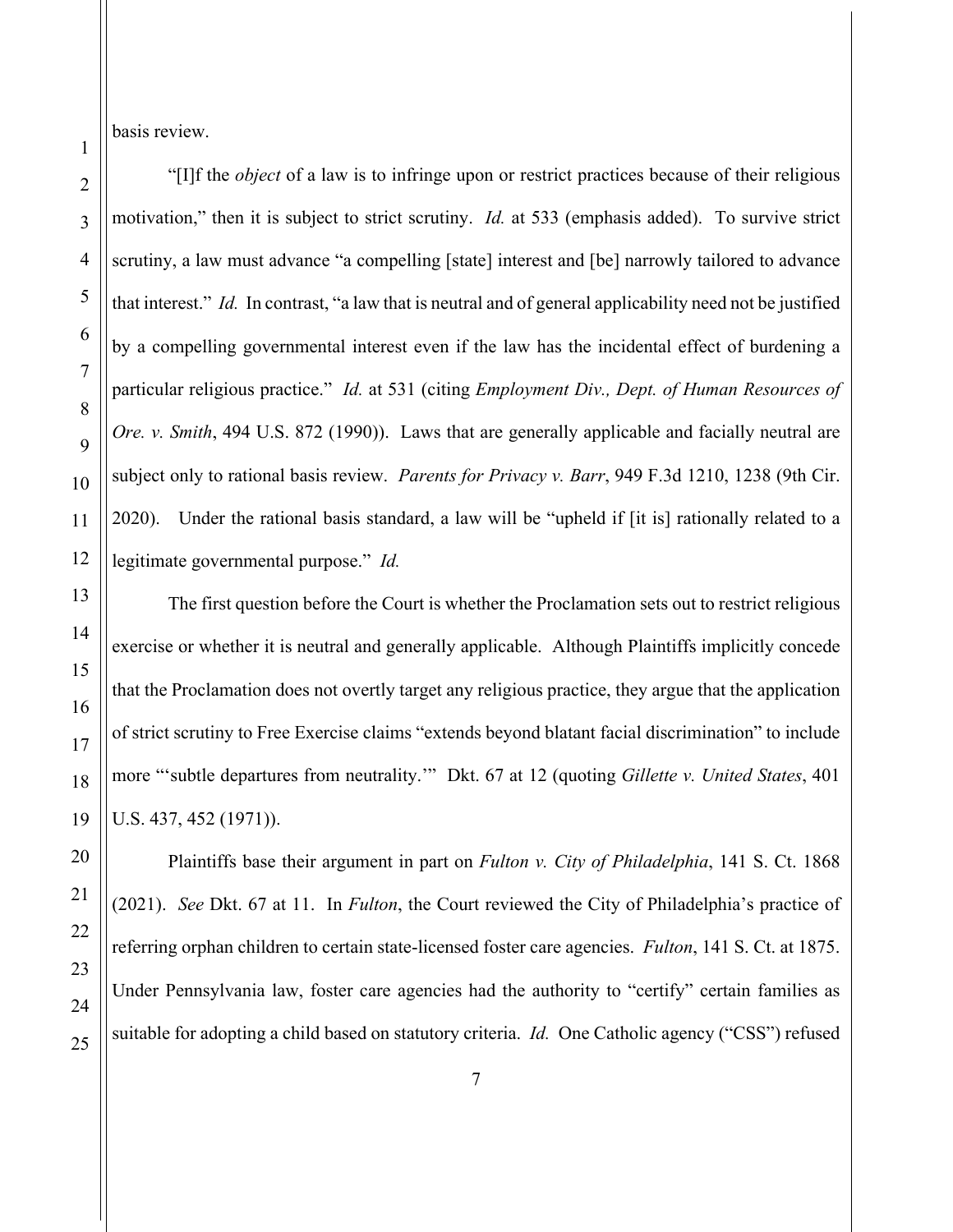1

2

20

21

22

23

24

25

to certify same-sex couples as eligible for adoption because the agency did not recognize samesex marriage. *Id.* In 2018, the City announced that it would no longer refer children to CSS because "the refusal of CSS to certify same-sex couples violated a non-discrimination provision in its contract with the City as well as the non-discrimination requirements of the citywide Fair Practices Ordinance." *Id.* at 1875-76.

The Supreme Court considered, *inter alia*, whether the relevant provisions of the Fair Practices Ordinance were generally applicable. *Id.* at 1876. The Ordinance stated: "Provider shall not reject a child or family . . . based upon . . . their . . . sexual orientation . . . unless an exception is granted by the Commissioner or the Commissioner's designee, in his/her sole discretion." *Id.* at 1878 (citation omitted). The Court found that "the inclusion of a formal system of entirely discretionary exceptions in [the provision] renders the . . . non-discrimination requirement not generally applicable." *Id.* It did not help the City's case that "[City officials] ha[d] made clear that the Commissioner 'ha[d] no intention of granting an exception to CSS' because of the agencies' religious views." *Id.* at 1878. Because the Ordinance was not generally applicable, the Court applied strict scrutiny. *Id.* at 1881.

Plaintiffs contend that the medical and religious exemptions in the Proclamation create a "mechanism for individualized exemptions" and should likewise trigger strict scrutiny here. Dkt. 67 at 11. Plaintiffs overstate *Fulton's* holding. *Fulton* did not hold that any law containing exemptions is *per se* not generally applicable. The Ordinance in *Fulton* contained a "system of *entirely discretionary* exceptions," and city officials used that discretion to effectively blacklist agencies with particular religious views. *Fulton*, 141 S. Ct. at 1878 (emphasis added). The exemptions created by the Proclamation here are not discretionary because state officials are not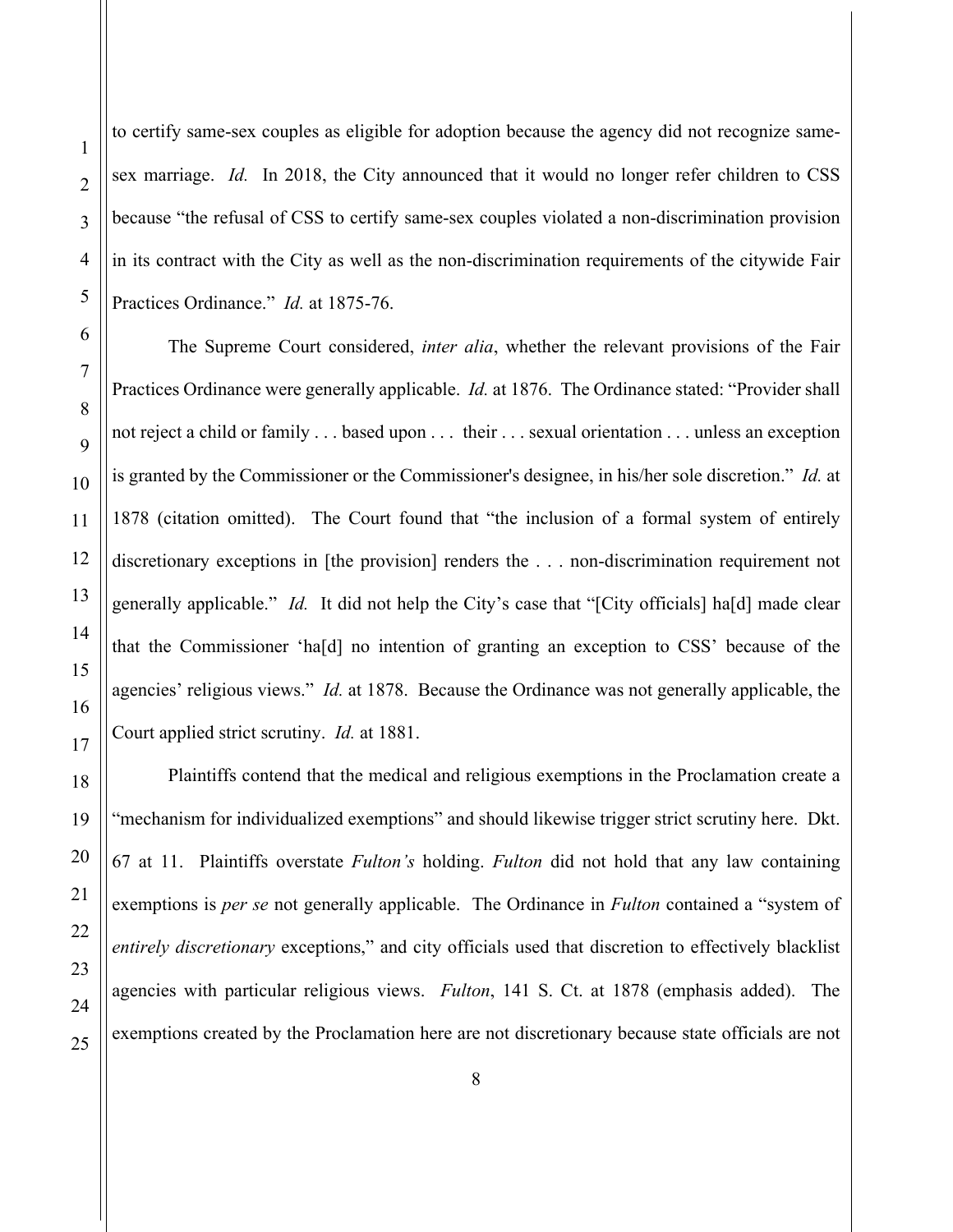25

1

2

empowered to decide what justifies an exemption. The Proclamation limits exemptions to qualifying medical conditions and sincerely held religious beliefs, and agencies must grant them if the applicant falls into one of those categories.

Plaintiffs nevertheless claim that "individualized exemptions are available" and that "the Governor made it clear that individualized assessment [of exemption requests] is mandatory when he forbade rubberstamping." Dkt. 67 at 12 (emphasis omitted). The Proclamation does indeed prohibit "rubberstamping" exemption requests, but that does not transform the law's religious exemption into the type of "individualized exemption" at issue in *Fulton*. Dkt. 34-1 at PDF 50- 51. Performing an "individualized assessment," presumably requiring agencies to exercise a modicum of due diligence to confirm that exemption requests are not fraudulent or incomplete, is not the same as giving government officials wide latitude to deny exemptions for any reason. Therefore, the Proclamation's standardized exemptions do not prevent the Court from finding the law generally applicable, and thus do not trigger strict scrutiny.

In addition to *Fulton*, Plaintiffs cite *Roman Catholic Diocese of Brooklyn v. Cuomo*, a case in which the Supreme Court enjoined enforcement of an executive order that limited attendance at religious services in New York during the height of the COVID-19 pandemic. 141 S. Ct. 63 (2020) (emergency application referred to the full Court). The executive order imposed disparate capacity limits in different "zones" of the city and state, and the restrictions on houses of worship were often stricter than those imposed on secular businesses within the same zone. *Id.* at 66. The Court found that "the regulations [could not] be viewed as neutral because they single[d] out houses of worship for especially harsh treatment." *Id.* Accordingly, the Court applied strict scrutiny. *Id.* at 67 (finding that stemming the spread of COVID-19 was a compelling state interest but that the law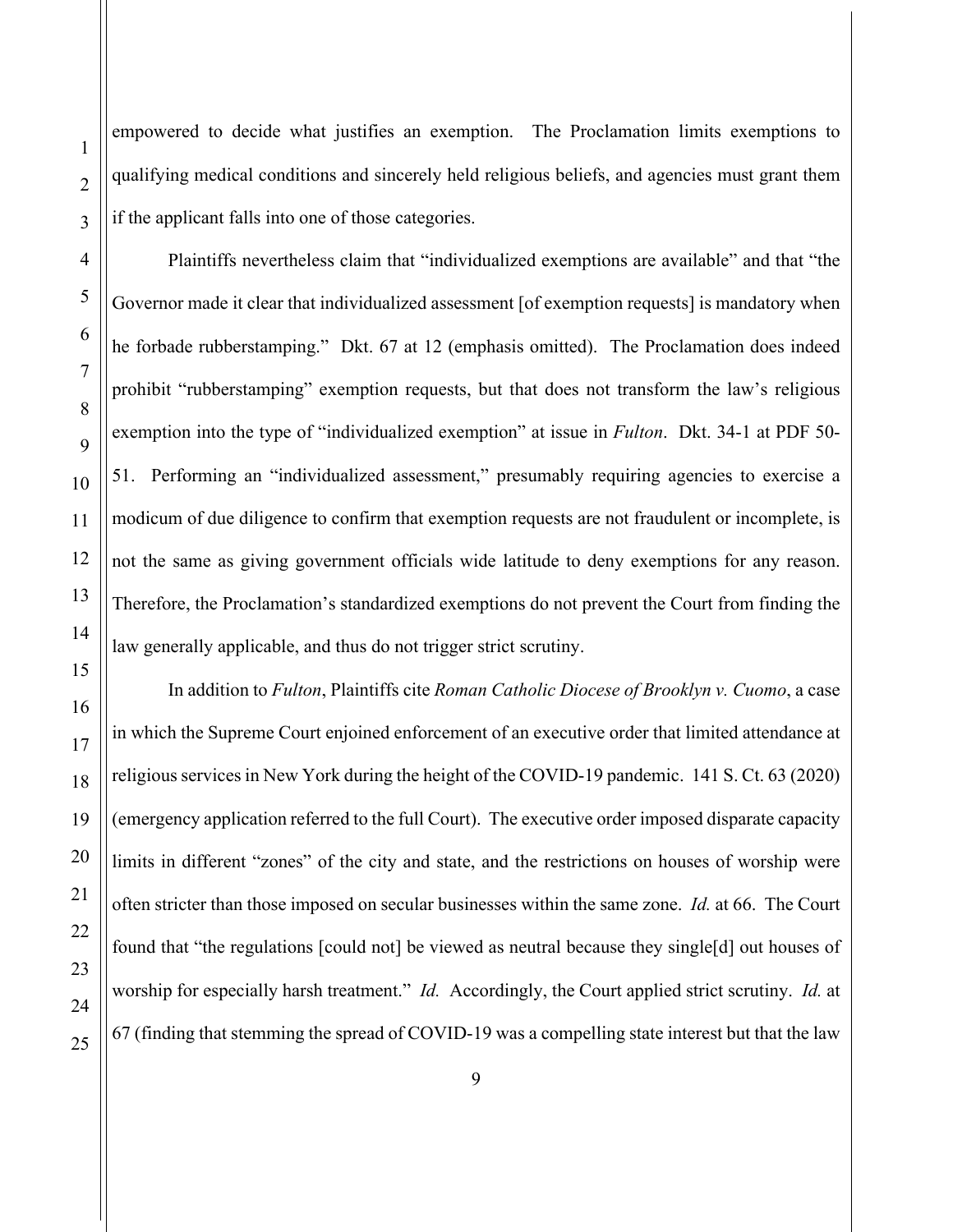was not narrowly tailored).

Plaintiffs argue that this Court should similarly apply strict scrutiny to the Proclamation, emphasizing that, "[a]t a minimum, [the First] Amendment prohibits government officials from treating religious exercises worse than comparable secular activities." Dkt. 67 at 13 (quoting *Roman Catholic Diocese*, 141 S. Ct. at 69 (Gorsuch, J., concurring)). The factual circumstances of *Roman Catholic Diocese* are easily distinguishable, and Plaintiffs are unable to identify what "comparable secular activities" are being treated better than religious exercises in this case. Additionally, even if a comparable secular activity could be identified, the Proclamation's religious exemption ensures that it would not be unfairly favored.

Plaintiffs stretch *Roman Catholic Diocese* even further in arguing that "[t]he problem condemned [in that case] was that . . . 'the State . . . effectively sought to ban all traditional forms of worship in affected "zones" [of the state]'" and that, likewise, Governor Inslee "has effectively sought to ban all sincerely held religious beliefs from healthcare and civil service" through the Proclamation. Dkt. 67 at 13 (quoting *Roman Catholic Diocese*, 141 S. Ct. at 72 (Gorsuch, J., concurring)). There is no basis for this comparison. The law at is issue in *Roman Catholic Diocese*  explicitly restricted religious services and thus could not be considered "neutral." In contrast, the Proclamation is in no way directed at any religious exercise and, at most, has an incidental impact on some state employees with particular religious beliefs.

Therefore, the Court finds that the Proclamation is neutral and generally applicable. The Proclamation is accordingly subject to rational basis review and must be upheld if it is "rationally related to a legitimate governmental purpose." *Parents for Privacy*, 949 F.3d at 1238. The Proclamation easily satisfies this standard and passes rational basis review. The Ninth Circuit has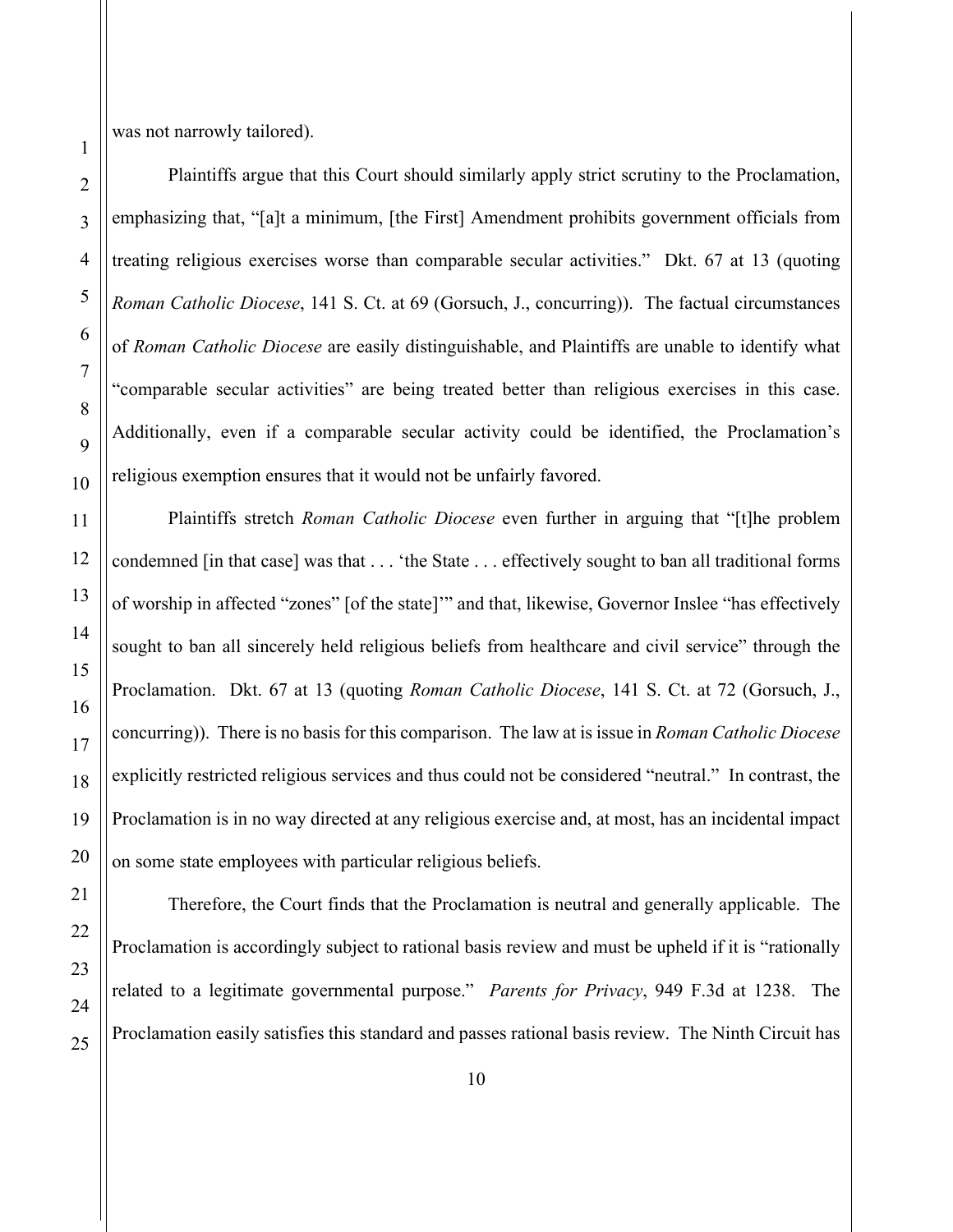recognized that reducing the spread of COVID-19 is a legitimate state interest. *See Slidewaters LLC v. Washington State Dep't of Lab. & Indus.*, 4 F.4th 747, 758 (9th Cir. 2021); *Doe v. San Diego Unified School Dist.*, 19 F.4th 1173, 1177 (9th Cir. 2021), *reh'g en banc denied*, 22 F.4th 1099 (9th Cir. 2022), *application for injunctive relief den'd*, 142 S. Ct. 1099 (2022). This Court joins many others in finding that requiring state employees to be vaccinated is rationally related to stemming the spread of COVID-19. *See, e.g.*, *Does 1-6 v. Mills*, 16 F.4th 20, 32 (1st Cir. 2021), *denying application for injunctive relief sub nom. Does 1-3 v. Mills*, 142 S. Ct. 17 (2021); *We The Patriots USA, Inc. v. Hochul*, 17 F.4th 266, at 290 n.29 (2d Cir. 2021) (per curiam); *Klaassen v. Trustees of Indiana Univ.*, 7 F.4th 592, 593 (7th Cir. 2021); *Wise v. Inslee*, No. 2:21-CV-0288- TOR, 2021 WL 4951571, at \*3-4 (E.D. Wash. Apr. 27, 2022); *Burcham v. City of Los Angeles*, No. 2:21-cv-07296-RGK-JPR, 2022 WL 99863 (C.D. Cal. Jan. 7, 2022); *see also Doe v. San Diego Unified Sch. Dist.*, 19 F.4th at 1177 (school district's vaccine mandate passed rational basis review). Plaintiffs' Free Exercise claim is therefore dismissed.

### **B. Employment Discrimination**

### **1. Americans with Disabilities Act**

The complaint alleges that two plaintiffs are either allergic to the vaccine or have "other medical conditions making the vaccine inappropriate." Dkt. 1 ¶ 181. Plaintiffs argue that these individuals are therefore disabled under the ADA, and that Defendants failed to reasonably accommodate them by, for example, allowing them to telework. *Id.* ¶¶ 184-88.

To maintain claims under the ADA, a plaintiff must first exhaust his or her administrative remedies. *See Abdul-Haqq v. Kaiser Foundation Hosp.*, 669 F. App'x 462, 462-63 (9th Cir. 2016). Plaintiffs do not claim they have exhausted their administrative remedies, either in their complaint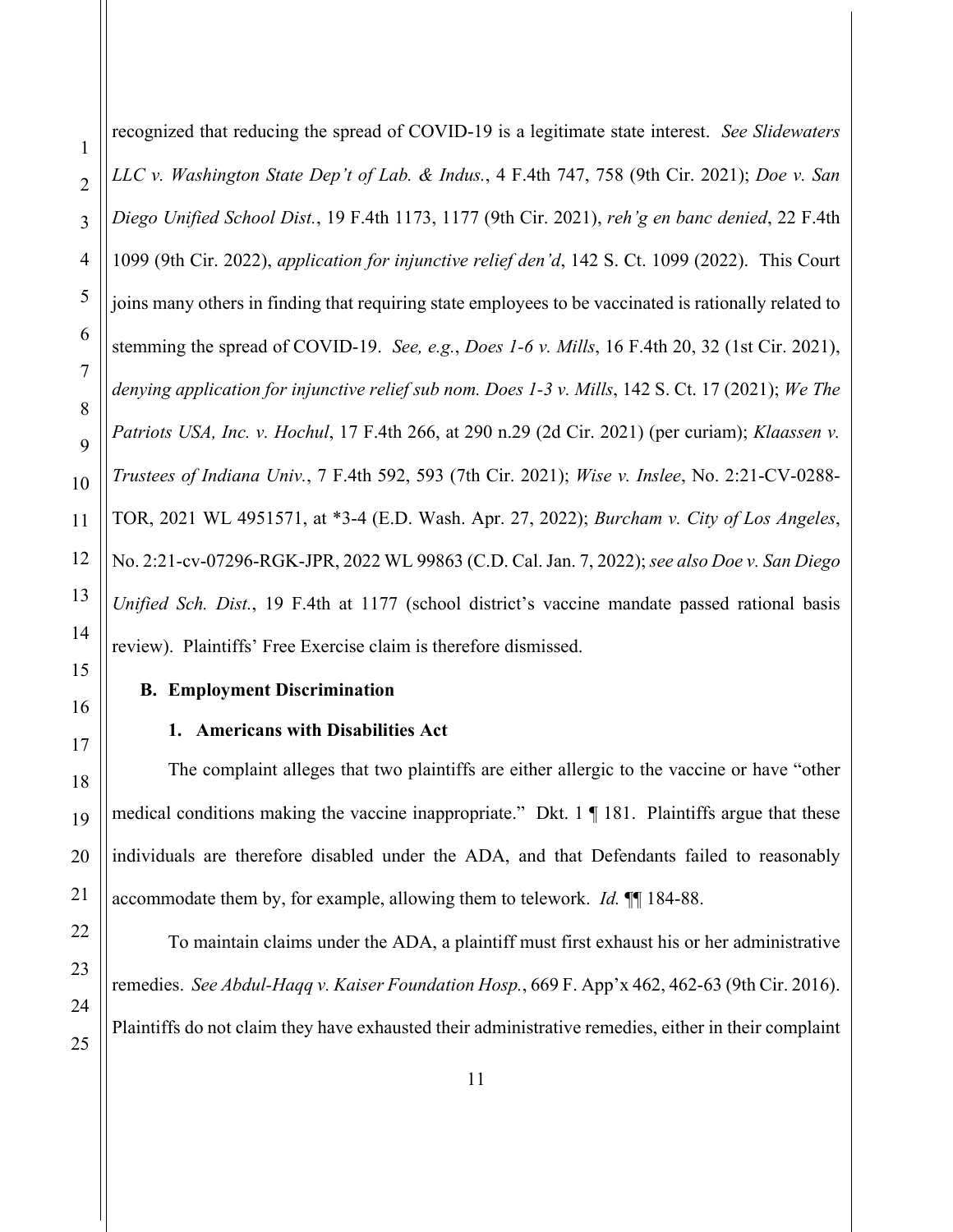or in response to Defendants' motion, which specifically accused Plaintiffs of having failed to do so. Accordingly, Plaintiffs' ADA claim fails as a matter of law and is dismissed.

**2. Title VII**

According to Plaintiffs, the Proclamation has a disparate impact on Black and Hispanic employees as well as those with sincerely held religious beliefs and therefore violates Title VII. Dkt. 1 ¶ 189-98. Plaintiffs' opposition brief does not specifically mention Title VII, but the Court assumes its reference to "disparate impact" is an attempt to invoke that claim. *See* Dkt. 67 at 16.

To maintain a Title VII claim, a plaintiff must first exhaust his or her administrative remedies or face dismissal. *See Gobin v. Microsoft Corp.*, No. C20-1044 MJP, 2021 WL 148395, at \*4 (W.D. Wash. Jan. 15, 2021) (citing 42 U.S.C. § 12117(a)); *Abdul-Haqq*, 669 F. App'x at 462-63. As with their ADA claim, Plaintiffs do not allege that they have exhausted their administrative remedies. *See* Dkt. 1 ¶¶-189-98; Dkt. 67 at 16-17. Plaintiffs' Title VII claim fails as a matter of law and is dismissed.

### **C. Contract Claims**

Plaintiffs allege that the Proclamation violates the Constitution's Contracts Clause and that Defendants' termination of Plaintiffs breached their individual employment contracts with the state.

**1. Contracts Clause**

The Contracts Clause of the Constitution provides that "[n]o state shall . . . pass any . . . Law impairing the Obligation of Contracts." U.S. Const., Art. I, § 10, cl. 1. There is a two-part test for whether a state law violates the Contracts Clause. *See Sveen v. Melin*, 138 S. Ct. 1815, 1821-22 (2018). The Court considers first whether the law "operate[s] as a substantial impairment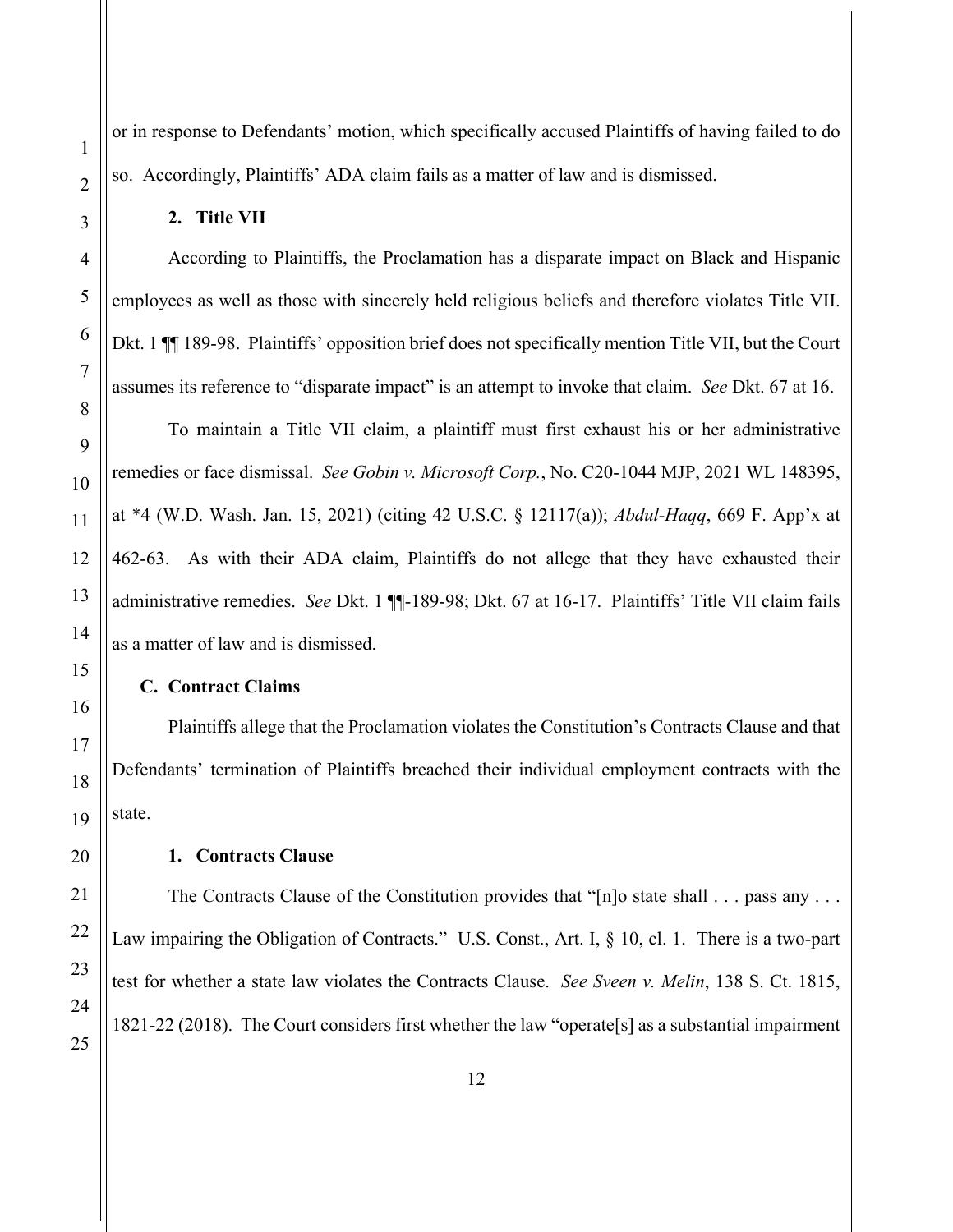of a contractual relationship," and second, whether the law "is drawn in an appropriate and reasonable way to advance a significant and legitimate public interest." *Id.*; *Apartment Ass'n of Los Angeles Cty, Inc. v. City of Los Angeles*, 10 F.4th 905, 913 (9th Cir. 2021).

Plaintiffs have not satisfied the first prong of the Contracts Clause test—that the Proclamation imposes a substantial impairment on their contractual relationship with the state. As Defendants note, substantial impairment is found when a law (1) "undermines the contractual bargain," (2) "interferes with the party's reasonable expectations," and (3) "prevents the party from safeguarding or reinstating [their] rights." Dkt. 61 at 11 (quoting *Sveen*, 138 S. Ct. at 1822). Plaintiffs' opposition brief does not address any of these elements. *See* Dkt. 67 at 19-20. Accordingly, the Court finds that Plaintiffs have not established substantial impairment.

Moreover, Plaintiffs fail the second prong of the Contracts Clause test, requiring that the law be "drawn in an appropriate and reasonable way to advance a significant and legitimate public interest." *Apartment Ass'n of Los Angeles*, 10 F.4th at 913. Plaintiffs' opposition brief does not seriously dispute that stemming the spread of COVID-19 is a legitimate public interest or that the Proclamation is reasonably drawn to advance that interest. *See* Dkt. 67 at 19-20. Moreover, the Court has already determined that the Proclamation is reasonably designed to advance a legitimate state interest. *See supra* Section II.A.

### **2. Individual Employment Contracts**

Plaintiffs have not attached any of their individual contracts. Courts have noted that this alone can be grounds for dismissal of contract claims. *E.g.*, *Wise*, 2021 WL 4951571, at \*6 (examining and dismissing claims nearly identical to those in this case). The Court cannot find that Plaintiffs' contracts were breached by Defendants' terminating their employment without

1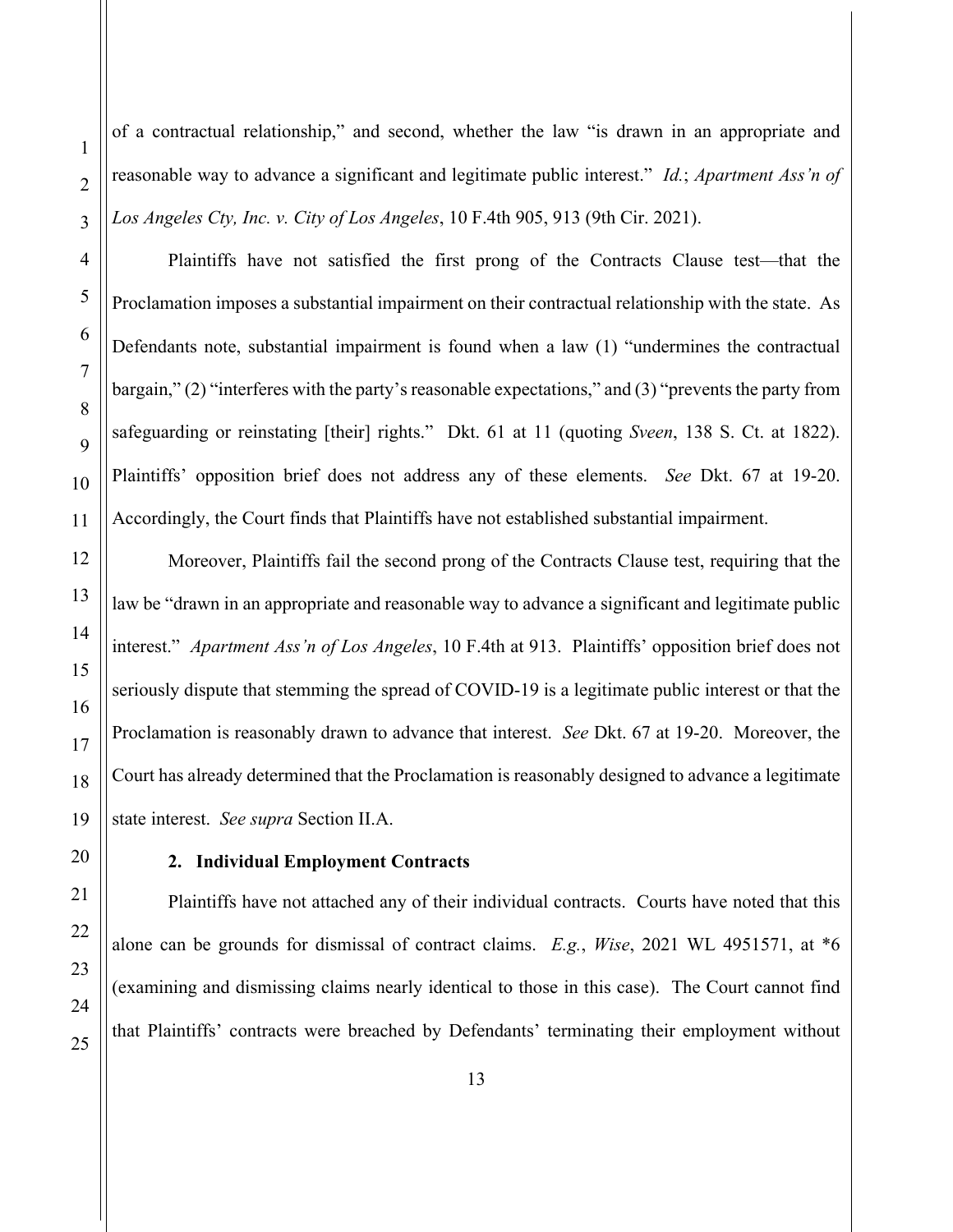examining the contracts themselves. Plaintiffs' selective references to a handful of provisions are insufficient.

In summary, Plaintiffs have failed to satisfy the standard for a Contracts Clause claim or provide any support for individual breach of contract claims. Accordingly, these claims are dismissed.

# **D. Procedural Due Process**

An unspecified number of plaintiffs claim that their procedural due process rights were violated because Defendants failed to provide "oral or written notice of the charges against them . . . and an opportunity to present their side of the story," as required by *Loudermill*. Dkt. 1 ¶ 207; *Cleveland Bd. of Educ. v. Loudermill*, 470 U.S. 532, 546 (1985).

*Loudermill* held that "[t]he essential requirements of due process . . . are notice and an opportunity to respond." *Loudermill*, 470 U.S. at 546. Public employees are entitled to "oral or written notice of the charges against [them]" and "an opportunity to present [their] side of the story" before they are terminated. *Id.* Notice and opportunity can be provided without a formal hearing. *Id.* at 545. An employee's procedural due process rights are satisfied if he "[can] respond orally and in writing and present rebuttal affidavits" disputing the reasons for his termination. *Id.* at 542.

Plaintiffs cannot seriously maintain that they did not have written notice of the vaccine requirement. The Proclamation was enacted and widely disseminated on August 9, 2021, and Plaintiffs had until October 18, 2021 to comply. Furthermore, the Proclamation created a process by which employees could apply for exemptions and accommodations, and essentially "present [their] side of the story" to avoid termination. This opportunity to be heard and "present rebuttal"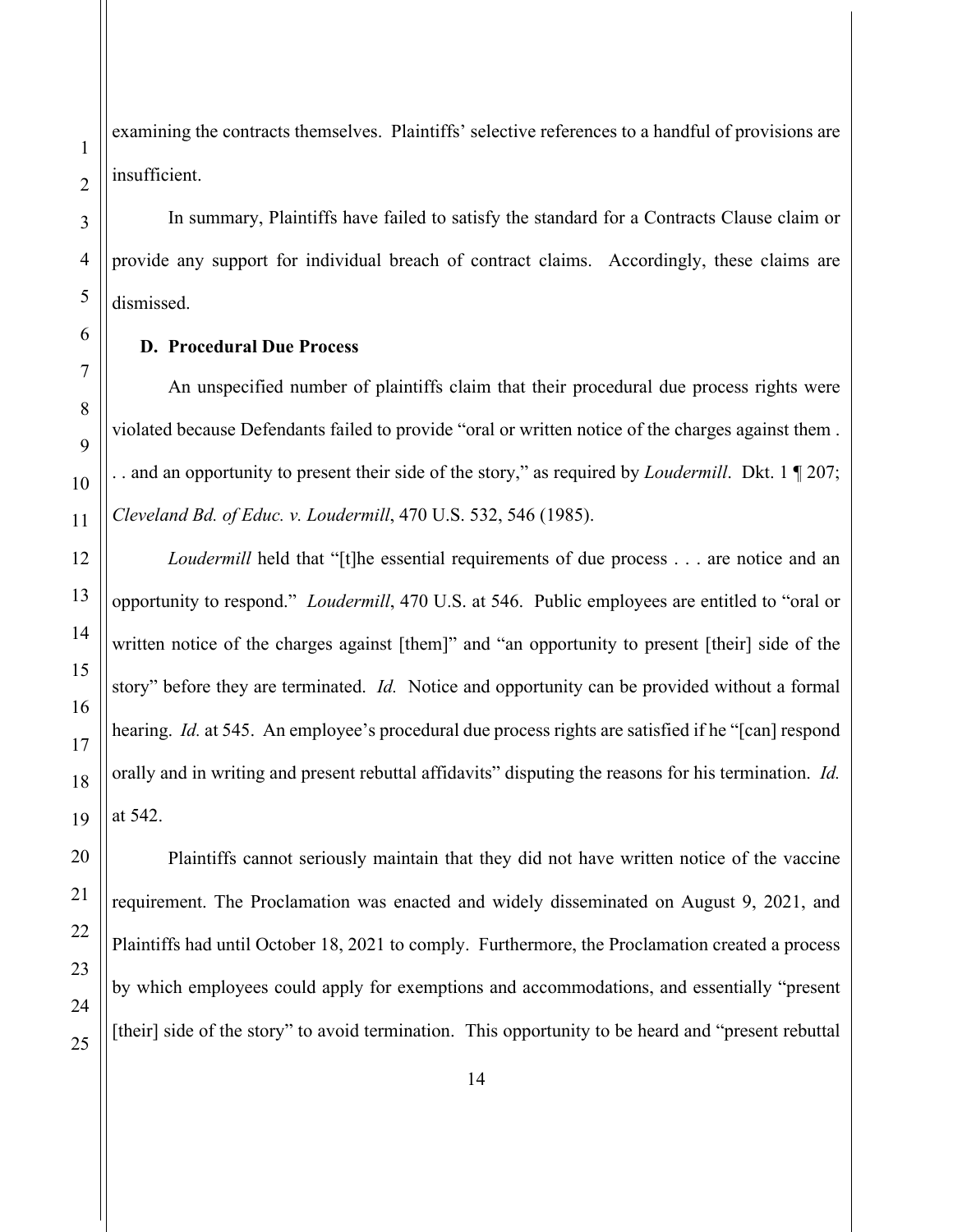3 4 5 6 7 8 9 10 11 12 13 14 15 16 17 18 19 20 21 18. According to Plaintiffs, the state is granting exemptions but not always accommodating unvaccinated employees. The fact that Plaintiffs' accommodation requests were unsuccessful, however, does not belie the fact that Plaintiffs were given the *opportunity* to be heard required by *Loudermill*.

22

23

<span id="page-14-0"></span>24

25

1

2

affidavits" is all that *Loudermill* requires. Plaintiffs nevertheless claim that the exemption process

is deficient because, "even when granted [the exemptions] ha[ve] no practical effect." Dkt. 67 at

Proclamation. State regulations may set forth their own procedures for notice and hearings, but the question before the Court is whether the Proclamation provides that required process, and the Court has found that it does. $6$ 

In so finding, the Court joins other "[d]istrict courts around the country [that] have" rejected procedural due process challenges "to employer-issued vaccine mandates during the COVID-19 pandemic, finding employees are not entitled to greater service than what is provided by enactment of the mandates themselves." *Wise*, 2022 WL 1243662, at \*5; *Bacon*, 2021 WL 5183059, at \*3 (citing *Harris*, 2021 WL 3848012, at \*5; *Valdez v. Grisham*, 559 F.Supp.3d 1161 (D.N.M. 2021); *Bauer v. Summey*, 2021 WL 4900922 (D.S.C. Oct. 21, 2021)). Accordingly, Plaintiffs' procedural due process claim fails and is dismissed.

Additionally, Plaintiffs' allegations that certain employees—particularly firefighters and state troopers—"have not been given [their] statutorily required hearing" or "cannot be disciplined without the process required under RCW 43.43," even taken as true, have nothing to do with the

 $6$  Whether individual plaintiffs have not been given their statutorily required hearings is a factual matter that should be taken up with their respective agencies and does not constitute a proper challenge to the validity of the Proclamation.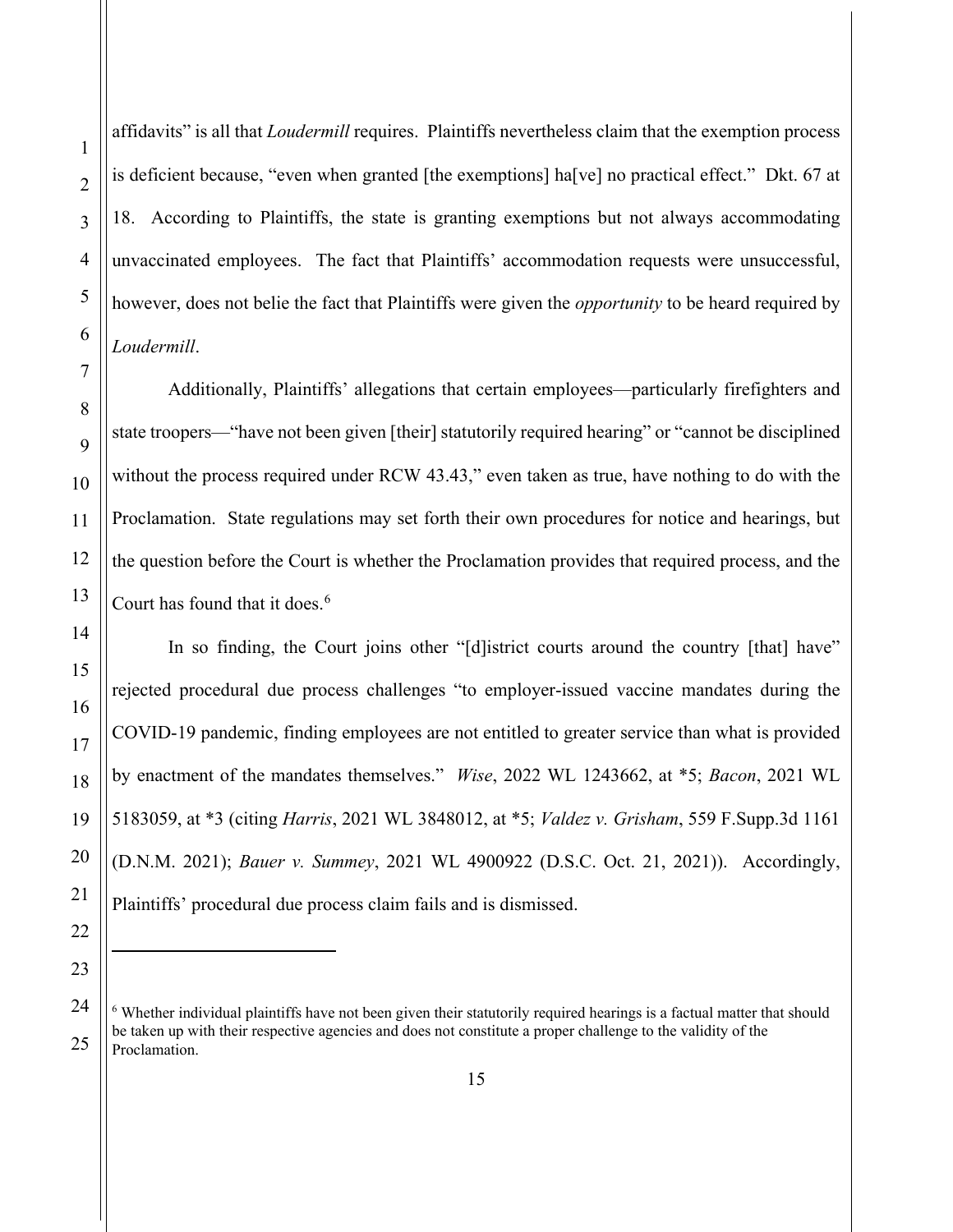# **E. Equal Protection Clause**

Plaintiffs' complaint alleges that the Proclamation violates the Equal Protection Clause of the 14th Amendment by treating religious exemptions differently than secular ones. Dkt. 1 ¶ 213. Plaintiffs did not pursue this claim either in their TRO motion or in their opposition to Defendants' motion for judgment on the pleadings. Dkts. 2, 63. Therefore, the Court deems Plaintiffs' Equal Protection claim abandoned. *See Shakur v. Schriro*, 514 F.3d 878, 892 (9th Cir. 2008) (claims not raised in opposition are deemed abandoned); *Long v. Pend Oreille Cnty Sheriff's Dep't*, 269 F. App'x 749, 751 (9th Cir. 2008); *Jenkins v. County of Riverside*, 398 F.3d 1093, 1095 n.4 (9th Cir. 2005).

# **F. Substantive Due Process**

Plaintiffs claim that Governor Inslee violated their substantive due process rights because the Proclamation exceeded the Governor's authority under state law. Dkt. 1 ¶¶ 171-75. Like their Equal Protection claim, Plaintiffs' substantive due process claim is asserted in the complaint but not argued in their TRO briefs or raised in their opposition to Defendants' motion for judgment on the pleadings. *See* Dkt. 67. Therefore, the Court deems Plaintiffs' substantive due process claim abandoned. *See supra*, Section III.E.

#### **G. Right to Privacy**

Plaintiffs claim that the Proclamation violates their "Constitutional, statutory, and common law rights to bodily integrity and autonomy," and seem to argue that they had no choice but to be vaccinated against their will. *See* Dkt. 1 ¶ 220; Dkt. 67 at 18-19.

Plaintiffs' claim is meritless. The Proclamation does not compel anyone to be vaccinated without their consent. Plaintiffs had a choice: get vaccinated and continue working for the state